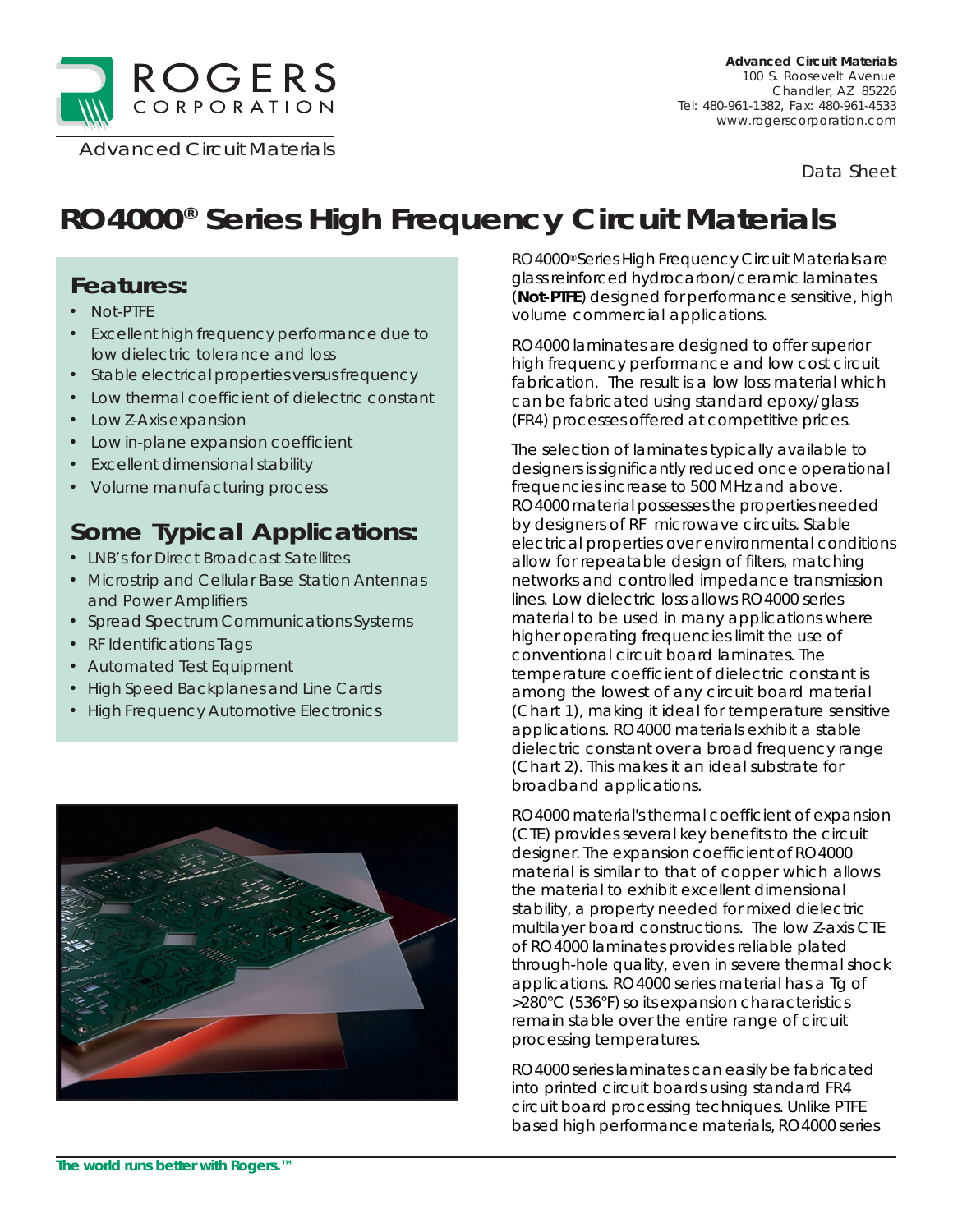laminates do not require specialized via preparation processes such as sodium etch. This material is a rigid, thermoset laminate that is capable of being processed by automated handling systems and scrubbing equipment used for copper surface preparation.

RO4000 laminates are currently offered in various configurations utilizing both 1080 and 1674 glass fabric styles, with all configurations meeting the same laminate electrical performance specification. Responding to the need for higher Relative Thermal Index (RTI) values than 105°C, we have developed the RO4350B™ laminate, which exhibits RTI values as high as 150°C. Specifically designed as a drop-in replacement for RO4350<sup>™</sup> material, RO4350B laminate is the standard flame retardent product in the RO4000 product line. These materials conform to the requirements of IPC-4103, slash sheet /10 for RO4003C and /11 for RO4350B.



FR4

#### **Chart 1: RO4000 Series Materials Dielectric Constant vs. Temperature**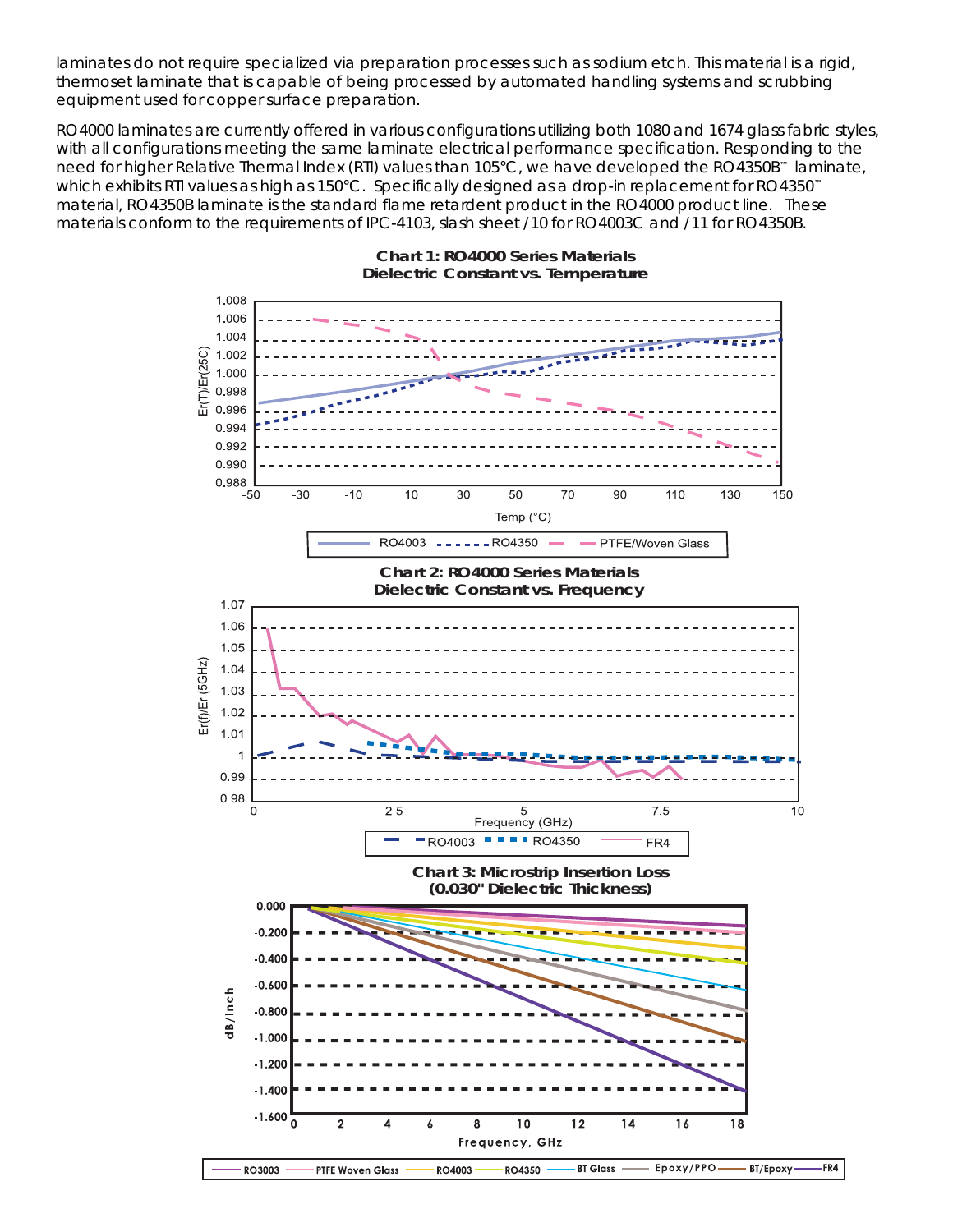### **TYPICAL VALUES RO4003C™, RO4350B™ High Frequency Laminates**

| <b>PROPERTY</b><br><b>TYPICAL</b><br><b>VALUE</b> |                       | <b>DIRECTION</b>      | <b>UNITS</b>   | <b>CONDITION</b>     | <b>TEST</b><br><b>METHOD</b>                            |                               |
|---------------------------------------------------|-----------------------|-----------------------|----------------|----------------------|---------------------------------------------------------|-------------------------------|
|                                                   | <b>RO4003C</b>        | RO4350B(1)            |                |                      |                                                         |                               |
| Dielectric Constant, $\varepsilon$                | $3.38 \pm 0.05$       | $3.48 \pm 0.05^{(2)}$ | Z              | $\omega$ $\omega$    | 10 GHz/23°C<br>2.5 GHz/23°C                             | <b>IPC-TM-650</b><br>2.5.5.5  |
| <b>Dissipation Factor</b><br>tan, $\delta$        | 0.0027<br>0.0021      | 0.0037<br>0.0031      | Z              | $\sim$ $\sim$        | 10 GHz/23°C<br>2.5 GHz/23°C                             | <b>IPC-TM-650</b><br>2.5.5.5  |
| <b>Thermal Coefficient</b><br>of ε $_{\rm c}$     | $+40$                 | $+50$                 | Z              | ppm/ °C              | $-100^{\circ}$ C to 250 $^{\circ}$ C                    | <b>IPC-TM-650</b><br>2.5.5.5  |
| <b>Volume Resistivity</b>                         | $1.7 \times 10^{10}$  | $1.2 \times 10^{10}$  |                | $M\Omega \bullet cm$ | COND A                                                  | <b>IPC-TM-650</b><br>2.5.17.1 |
| Surface Resistivity                               | 4.2 X 10 <sup>9</sup> | 5.7 X 10 <sup>9</sup> |                | $M\Omega$            | COND A                                                  | <b>IPC-TM-650</b><br>2.5.17.1 |
| <b>Electrical Strength</b>                        | 31.2<br>(780)         | 31.2<br>(780)         | Z              | KV/mm<br>(V/mil)     | 0.51mm<br>(0.020")                                      | <b>IPC-TM-650</b><br>2.5.6.2  |
| Tensile Modulus                                   | 26,889<br>(3900)      | 11,473<br>(1664)      | Y              | MPa<br>(kpsi)        | <b>RT</b>                                               | ASTM D638                     |
| Tensile Strength                                  | 141<br>(20.4)         | 175<br>(25.4)         | Y              | MPa<br>(kpsi)        | <b>RT</b>                                               | ASTM D638                     |
| Flexural Strength                                 | 276<br>(40)           | 255<br>(37)           | $\sim$         | MPa<br>(kpsi)        |                                                         | <b>IPC-TM-650</b><br>2.4.4    |
| Dimensional Stability                             | < 0.3                 | < 0.5                 | X, Y           | mm/m<br>(mils/inch)  | after etch<br>$+E2/150^\circ$                           | <b>IPC-TM-650</b><br>2.4.39A  |
| Coefficient<br>of Thermal<br>Expansion            | 11<br>14<br>46        | 14<br>16<br>50        | Χ<br>Υ<br>Z    | $ppm$ / $^{\circ}$ C | -55 to 288°C                                            | <b>IPC-TM-650</b><br>2.1.41   |
| Tg                                                | >280                  | >280                  | $\sim$         | °C DSC               | A                                                       | IPC-TM-650 2.4.24             |
| Td                                                | 425                   | 390                   | $\sim$         | °C TGA               |                                                         | <b>ASTM D 3850</b>            |
| <b>Thermal Conductivity</b>                       | 0.64                  | 0.62                  | $\overline{a}$ | $W/m$ / $K$          | $100^{\circ}$ C                                         | ASTM F433                     |
| Moisture Absorption                               | 0.04                  | 0.04                  |                | %                    | 48 hrs immersion<br>$0.060"$ sample<br>Temperature 50°C | ASTM D570                     |
| Density                                           | 1.79                  | 1.86                  | $\overline{a}$ | gm/cm <sup>3</sup>   | $23^{\circ}$ C                                          | ASTM D792                     |
| Copper Peel Strength                              | 1.05<br>(6.0)         | 0.88<br>(5.0)         |                | N/mm<br>(pli)        | after solder float<br>1 oz. EDC Foil                    | <b>IPC-TM-650</b><br>2.4.8    |
| Flammability                                      | N/A                   | 94V-O                 |                |                      |                                                         | UL                            |
| Lead-Free Process<br>Compatible                   | Yes                   | Yes                   |                |                      |                                                         |                               |

| STANDARD THICKNESS:                                                                                                                 | STANDARD PANEL SIZE:                                                                                            | STANDARD COPPER CLADDING:                                                                |  |
|-------------------------------------------------------------------------------------------------------------------------------------|-----------------------------------------------------------------------------------------------------------------|------------------------------------------------------------------------------------------|--|
| RO4003C:<br>$0.008''$ (0.203mm), 0.012 (0.305mm),<br>$0.016$ " (0.406mm), 0.020" (0.508mm)<br>$0.032$ " (0.813mm), 0.060" (1.524mm) | 12" X 18" (305 X457 mm)<br>24" X 18" (610 X 457 mm)<br>24" X 36" (610 X 915 mm)<br>48" X 36" (1.224 m X 915 mm) | $\frac{1}{2}$ oz. (17µm), 1 oz. (35µm) and<br>2 oz. (70um) electrodeposited copper foil. |  |
| RO4350B:                                                                                                                            |                                                                                                                 |                                                                                          |  |
| $0.004''$ (0.101mm), 0.0066" (0.168mm)                                                                                              |                                                                                                                 |                                                                                          |  |
| $0.010''$ (0.254mm), 0.0133 (0.338mm),                                                                                              |                                                                                                                 |                                                                                          |  |
| 0.0166 (0.422mm), 0.020" (0.508mm)                                                                                                  |                                                                                                                 |                                                                                          |  |
| $0.030''$ (0.762mm), 0.060" (1.524mm)                                                                                               |                                                                                                                 |                                                                                          |  |

(1) Dielectric constant and loss tangent are reported based on IPC-TM-2.5.5.5 @ GHz (stripline resonator). Departure from this test method or frequency may yield different values. It has been reported that in some microstrip applications, a Delta (∆) of 0.2 in dielectric constant has been observed for both RO4003 and RO4350B based on actual circuit measurement and circuit modeling comparisons. It is up to the user to deterime which value best fits the application and modeling software used during the design process while Rogers ensures the repeatability of the product received.

(2) Dielectric constant typical value does not apply to 0.004 (0.101mm) laminates. Dielectric constant specification value for 0.004 RO4350B material is 3.36 ± 0.05.